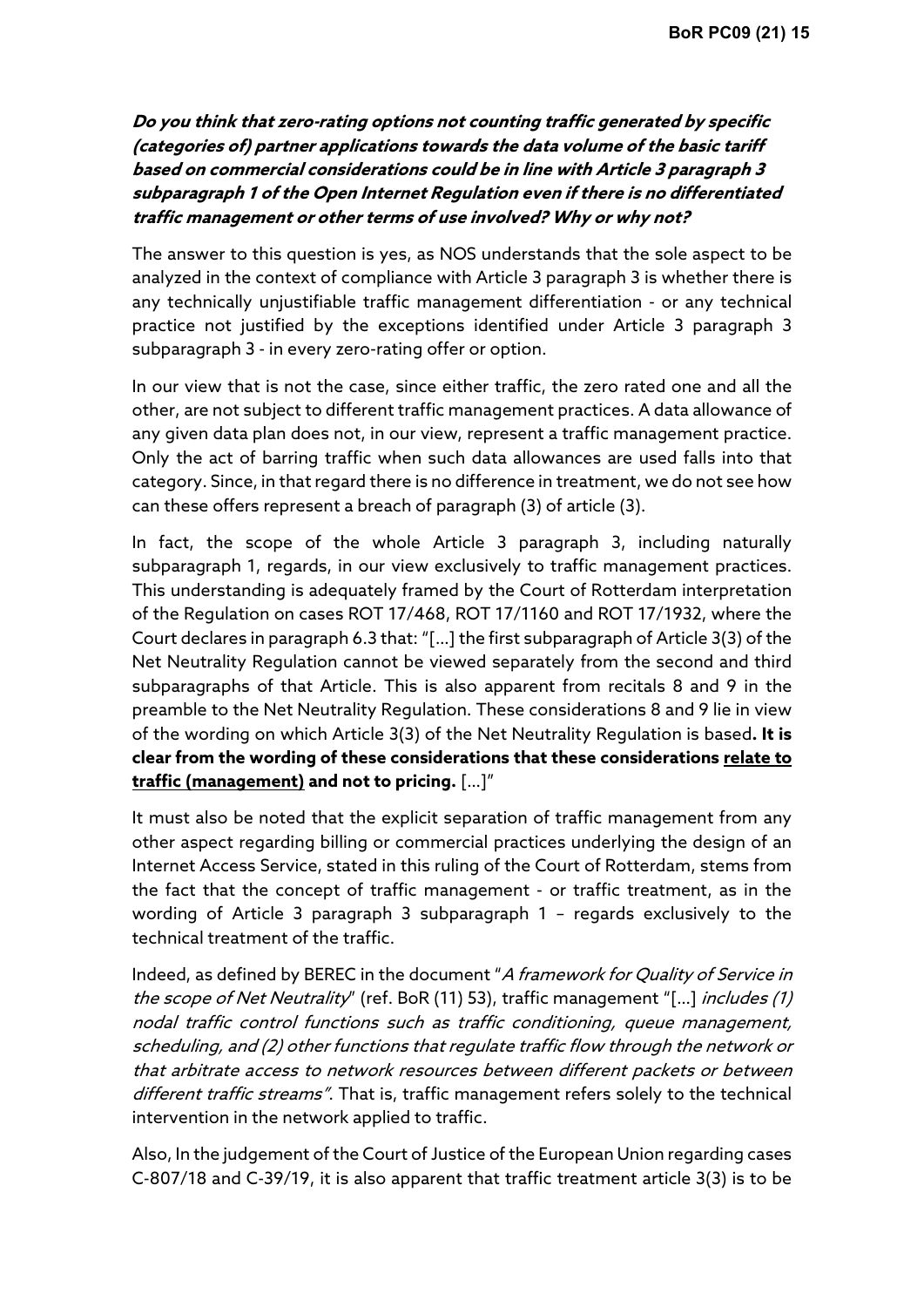interpreted in a technical perspective, i.e. traffic management, and not in traffic measurement perspective, in contrast to the more recent rulings being discussed.

This is all the more evident in paragraph 51: "[...] In the present case, first, the conduct at issue in the main proceedings includes measures blocking or slowing down traffic related to the use of certain applications and services, which fall within the scope of Article 3(3) of Regulation 2015/2120, irrespective of whether those measures stem from an agreement concluded with the provider of internet access services, from that provider's commercial practice or from a technical measure of that provider unrelated either to an agreement or a commercial practice. Those measures blocking or slowing down traffic are applied in addition to the 'zero tariff' enjoyed by the end users concerned, and make it technically more difficult, if not impossible, for end users to use applications and services not covered by that tariff.  $\left[ \ldots \right]''$ 

It is, in fact, apparent by this statement that the CJEU views the zero-tariff intrinsic to the zero-rating practice as independent from the practices in the scope of article 3(3). That is, the CJUE does not judge the zero-rating practice per se uncompliant with the Regulation, but only the technical measure of partial blocking of the traffic.

Lastly, when analyzing this matter, it is also indispensable to retrieve the reasoning of the legislator regarding zero rating practices and their regulation, which can be found in the multiple instances where the European Commission was called to express its views. This reasoning is clear in the several answers the European Commission was asked to provide to the European Parliament.

As an example, following a question of whether the European Commission "[…] believe that zero rating plans come into conflict with EU net neutrality laws? If so, what action is being taken to safeguard the consumer right of equal treatment of Internet traffic? [...]" (Question E-006694-17), the Commission provided the following written statement:

"Regulation (EU) 2015/2120 $(1)$  neither imposes a blanket ban of zero rating nor does it allow such practice without any limits, i.e. zero rating commercial agreements and practices are only possible as long as they comply with the requirements of the regulation.

The regulation includes three safeguards to protect end-users from the possible negative effects of zero-rating practices: a)they cannot limit end-users' right to access and distribute content, applications and services of their choice via the Internet; b)all commercial agreements and practices, including zero rating, have to comply with the principle of equal and non-discriminatory treatment of all traffic, which cannot be derogated from unilaterally or contractually; c)national regulatory authorities are empowered and obliged to ensure, through monitoring and enforcement action, that the rights of end-users are not impaired, including the rights of providers of content, services and applications.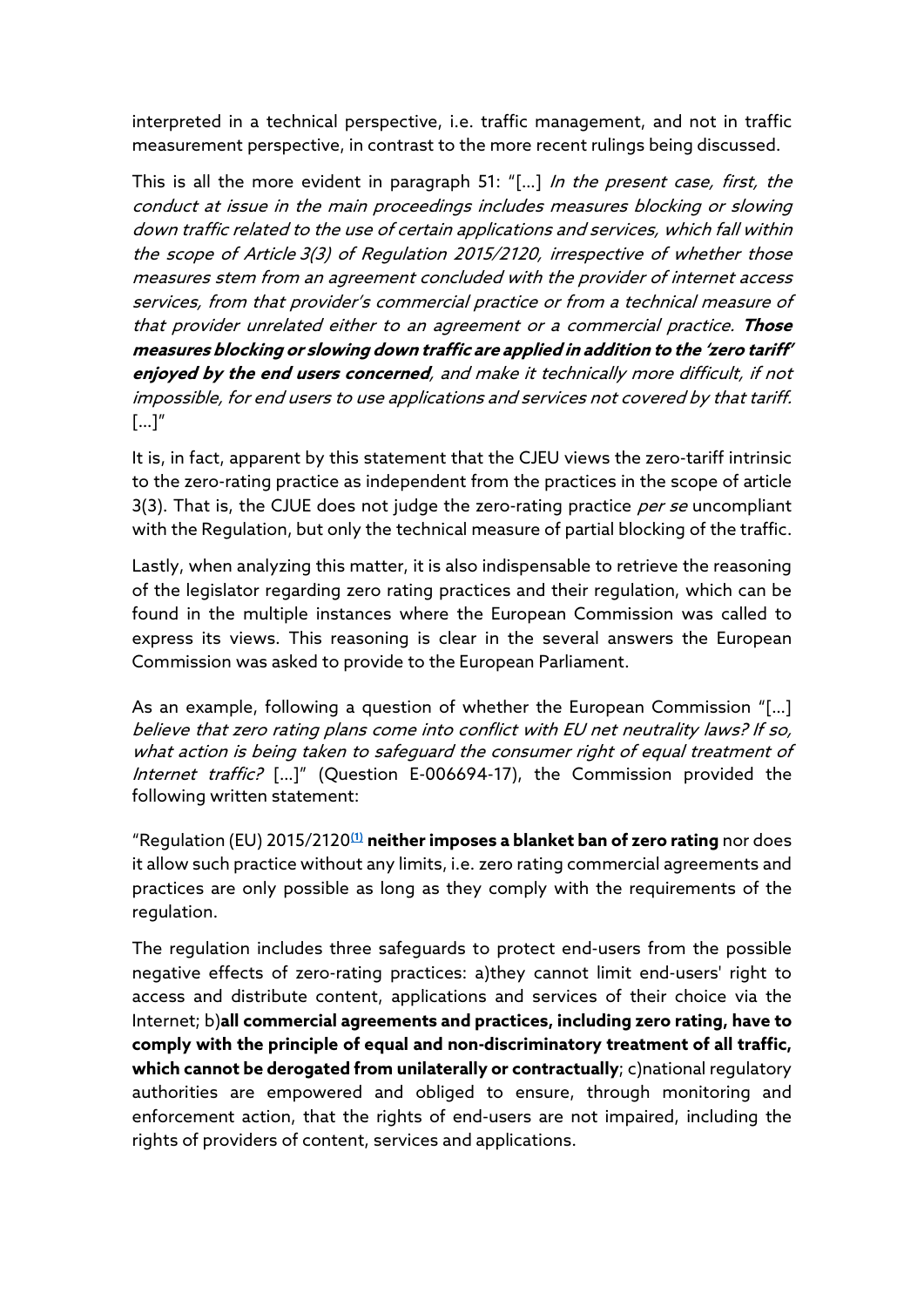These safeguards ensure a future-proof approach that allows regulators to adapt to new practices, rather than just addressing the practices of today. Regulators and courts will analyze zero-rating and other practices on their merits, case-by-case, in their specific national circumstances, to ensure that the objective of effective enduser choice is not undermined in practice.

BEREC (Body of European Regulators for Electronic Communications) guidelines $(2)$  for the implementation of the obligations of National Regulator Authorities (NRAs) include guidance on the treatment of zero rating practices to ensure a consistent approach by the NRAs, taking into account the specific circumstances of each individual case. […]"

In effect, by explicitly not banning zero-rate practices, the European Commission clearly states that it does not consider **the concept of zero-rating practice is** *per se* uncompliant with the rules imposed in article 3(3) or, in particular, a practice that collides per se with equal and non-discriminatory treatment of all traffic, and any such practice should be analyzed on a case-by-case basis.

Hence, even if erroneously conceding that the concept of "traffic treatment" in the sense given by the Regulation could be interpreted in a broader sense than "traffic management", by hypothetically including other aspects than technical management, the notion presented by the legislator is that zero-rating is not *per se* a commercial practice intrinsically including any kind of improper "traffic treatment".

Additionally, by not "disallowing" the guidelines produced by BEREC and, in the contrary, referring to them as the starting point for any analysis on this matter, the Commission is validating the BEREC guidelines stance on (1) the need to evaluate zero rating on a case-by-case basis, and (2) the limitation of the scope of article 3(3) to traffic management practices.

In conclusion, NOS considers that zero-rating practices are not explicitly banned by the Regulation and or not per se uncompliant with article 3(3). Thus, if any such practice is deemed to be compliant with the traffic management rules included in this article, a detailed economic, competitive and legal analysis should be carried to investigate whether they are compliant with article 3(1) and 3(2), as prescribed in the recently updated guidelines produced by BEREC.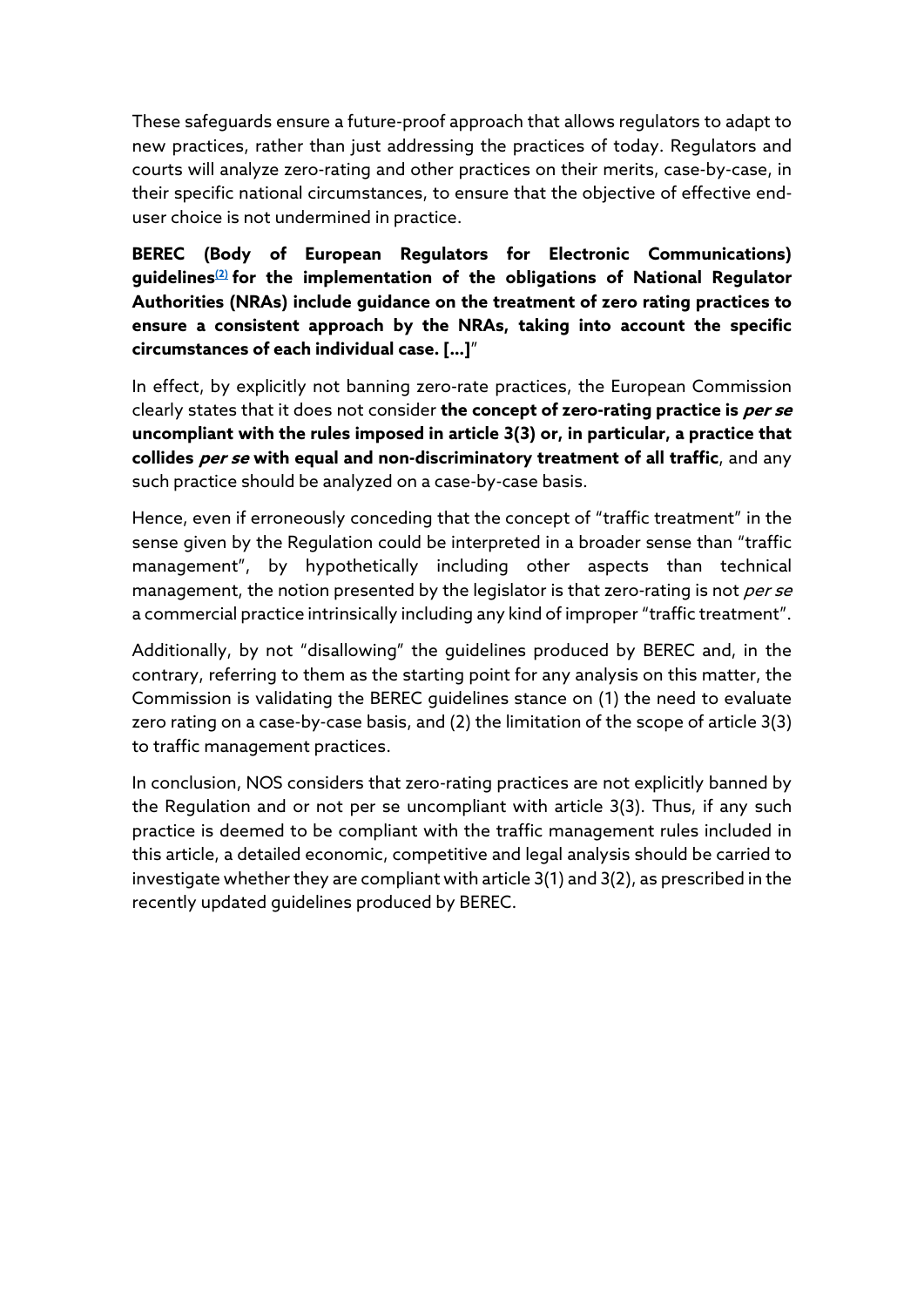## Against the background of the rulings, where do you see room for the scope of application of Article 3(2) regarding differentiated billing based on commercial considerations?

The analysis of differentiated billing based on commercial considerations must not be carried against a background exclusively drawn from the recent rulings of the CJEU.

The composition of this "background" must, at least, include (1) the previous 2020 decision of the CJUE on Process C-807/18, which judges the legality a zero-rating offer, as well as the different declarations of the legislator, the European Commission, regarding the framework of zero rating offers, or in a broader sense, offers with differentiated billing.

As stated in the answer to the previous question, the legislator has repeatedly referred to the BEREC guidelines in matters of analyzing zero-rating offers, which content and reasoning has never been questioned by the legislator. It should be added that these guidelines have recently been object of detailed review, and the fundamentals of zero rating offers regulation, namely the need for a thorough caseby-case analysis of each practice, haven't been changed in its outcome.

In fact, these are the components of not only the background but also the complete framework inside which differentiated billing based commercial offers have been designed over the last 6 years, without any doubt having ever been raised, by these organizations (European Commission, BEREC and until recently the CJUE), on whether this practice was *per se* in conflict with the rules laid by the Regulation, and in particular with article 3(3).

It should be stressed that any back turn on this understanding would feed a legal uncertainty climate, would frustrate legitimate expectations, and would undermine the confidence of operators in designing innovative solutions, leading to a economical mood highly detrimental to the competitivity of the Union and with unpredictable impacts.

Analyzing in detail the elements of the background, it is important to safeguard that the rulings, albeit more recent, do not repeal previous preliminary rulings, namely the considerations of the CJEU on Process C-807/18 - Telenor Magyarország.

Also, the reasoning used by the Court in the recent rulings is partially substantiated on the Telenor ruling (v.g. paragraph 25 of process C‑34/20 | paragraph 22 of process C‑5/20 | paragraph 23 of process C‑854/19) that supported the conclusion of the Court.

Thus, this means that the previous decision and the judgment criteria established by the Court on the Telenor case are not expressly overruled but, instead, support the recent decisions and have an inseparable link to these providing them with judicial background. This means that such precedent can and should still be followed and should be considered by NRAs or National Courts.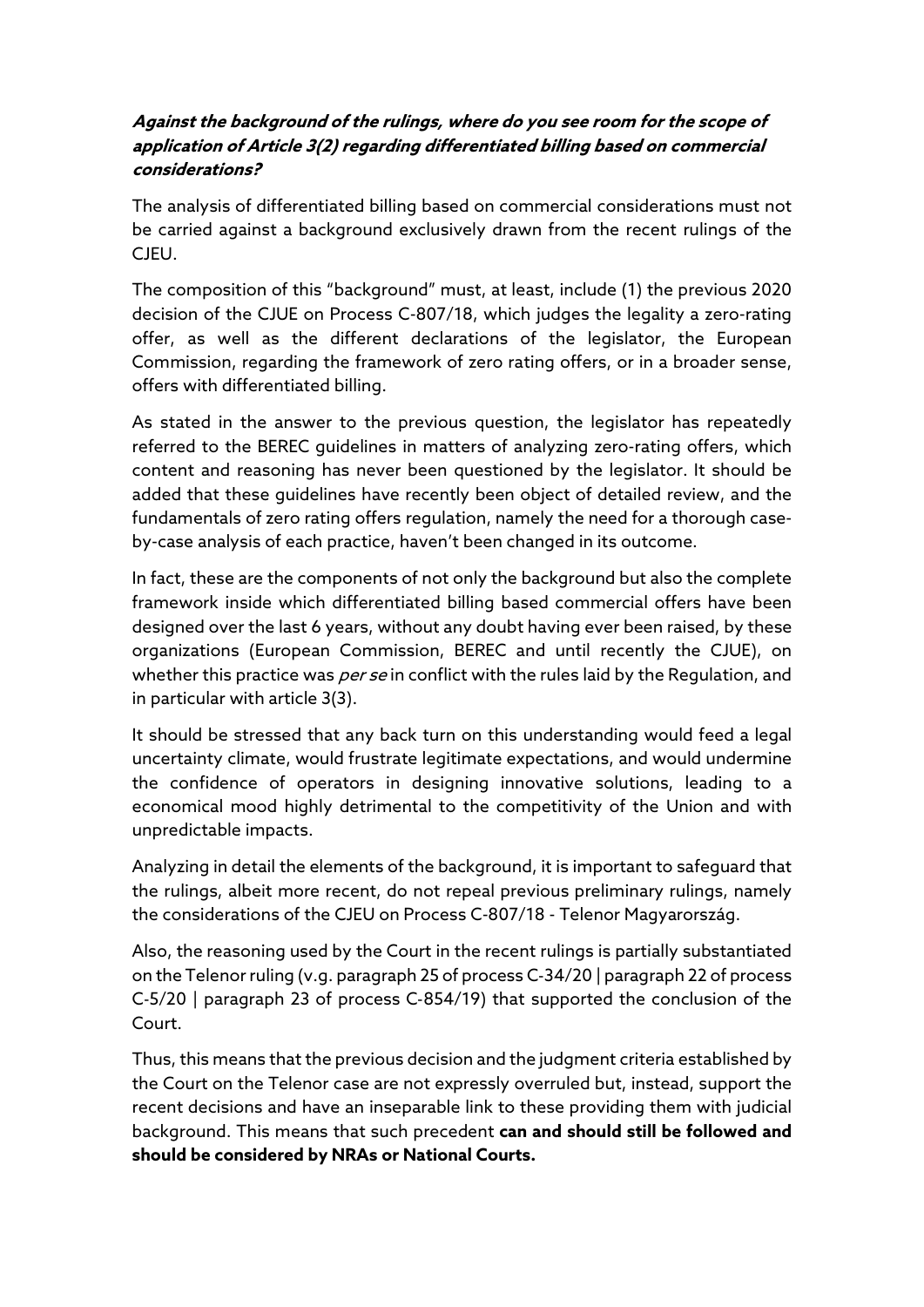Furthermore, quoting paragraph 28. of the Telenor ruling it is possible to conclude that the national regulatory authorities maintain the possibility to determine on a case-by-case basis - subject to national courts review and in light of the clarifications of the CJEU - whether a "[...] conduct of a given provider of internet access services, having regard to its characteristics, falls within the scope of Article 3(2) or Article 3(3) of that regulation, or both provisions cumulatively, and in the latter case the authorities commence their examination with one or other of those provisions.".

This paragraph, quoted in all three of the decisions (C‑34/20, C‑5/20 and C‑854/19), makes clear that the ruling of the CJUE, whilst having the nature of judicial precedent, assumes the role of an interpretative element to the case-by-case analysis of a provider's conduct by a NRA, and not the force of res judicata, consequently not being susceptible to bind the National Authorities to its conclusions.

Moreover, any CJEU decision hypothetically binding the national regulator on a definitive position regarding any and all Zero Tariff offers would be susceptible to represent a violation of Article 5 of the Regulation (EU) 2015/2120, that legitimates the independence of the national regulatory power "to closely monitor and ensure compliance with Articles 3 and 4 [and to] promote the continued availability of nondiscriminatory internet access services at levels of quality that reflect advances in technology.".

The possibility of a national regulator to evaluate certain offers on a case-by-case basis is duly supported on historic interpretation, since the of practice of Zero Rating was known to the Legislator, and the subject was debated during the discussion of the Regulation, culminating in the Legislator's decision not to introduce a blanket ban on zero rating. Again, this reasoning is also never questioned in the Telenor case decision,

Accordingly, it would be legitimate to any national regulator not to "follow" specific CJEU clarifications, thus adhering to the spirit of the legislator, the text and purpose of the regulation in respect to the principle of conforming interpretation<sup>1</sup>.

Lastly, although the recent decisions provide a possible interpretation, they should not prevent the national regulator, when confronted with the concrete reality of a specific Zero Tariff offer, to determine whether if it falls within the scope of Article 3(2) or 3(3), or both.

In conclusion, NOS believes that there is ample space for the application of article 3(2) in differentiated billing practices. Moreover, NOS considers that its scope is not change, despite any interpretation given to the recent CJEU rulings

The recent rulings, in specific paragraphs – but, interestingly, not in each final declaration -of the recent Judgements of, the CJEU appears to provide an overly restrictive understanding of certain rules of the Regulation, in particular article 3(3),

 $<sup>1</sup>$  Regarding the principle of conforming interpretation of national law in accordance with</sup> sources of European law see Case 14/83 Von Colson v Land Nordrhein-Westfalen.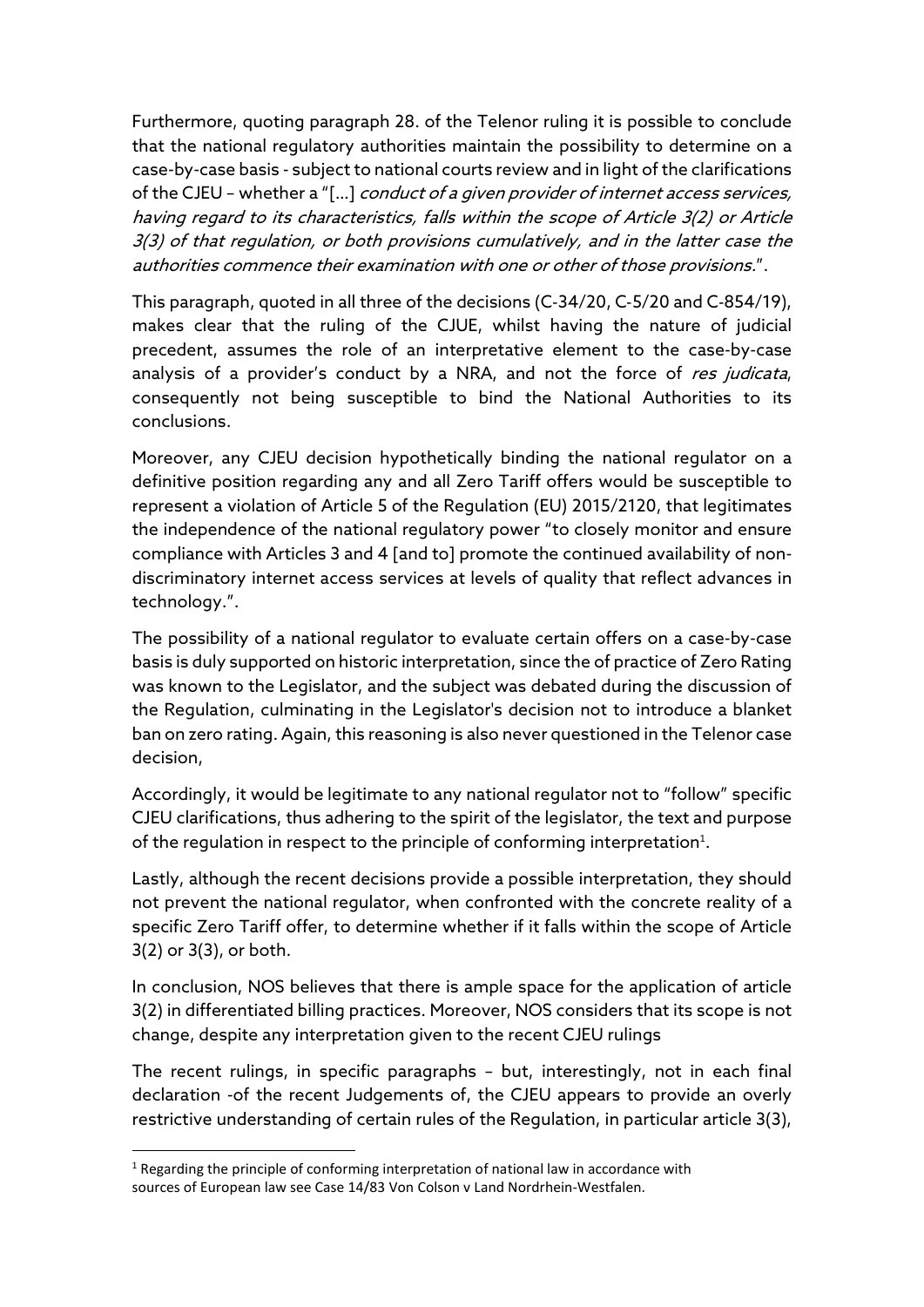that goes significantly beyond the scope of the Regulation and the intentions of the European legislator, which if taken in a conservative stance, would lead to undue limitations on the freedom of choice of end-users and, ultimately, subvert the very purpose of the Regulation.

The recent rulings should be seen as an interpretation, and should never be taken isolated, but instead side by side with the previous ruling of the CJUE and the declared objectives of the legislator provided since the inception of the Regulation.

NOS also believes that any review of the guidelines should be supported by this perspective and any further changes should be minimal and not affect the very fundamental principles of the interpretation of articles 3(2) and 3(3).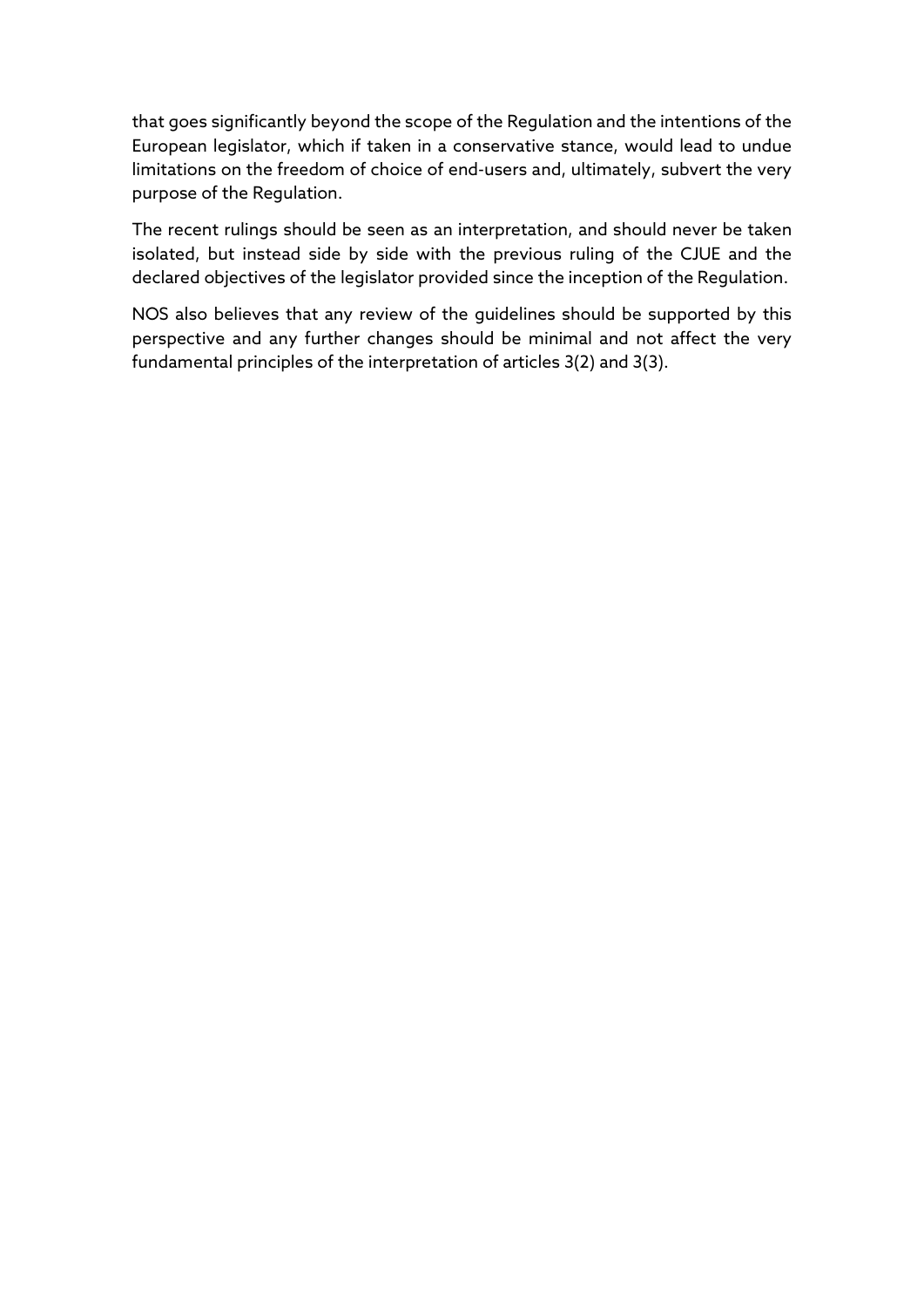## How do you see the relationship of the rulings at hand to the ruling of the Court of Justice taken in 2020 (C-807/18 and C-39/19 – Telenor Magyarország)?

In our view, although the 2020 CJEU ruling served as an interpretative gauge to the Deutsche Telekom and Vodafone cases, the recent rulings, in specific paragraphs – but not in each final declaration - appear to provide a restrictive understanding of certain rules of the Regulation, in particular article 3(3), that distance themselves from the Telenor Magyarország case, and that reasoning for each decision could result in a contradiction between precedents, opening a path for different interpretations in the same question of law.

The Grand Chamber of the CJEU in the Telenor case made it apparent that traffic treatment in article 3(3) must be analyzed in a technical perspective which includes traffic management but not traffic measurement, the latter of which deemed admissible under article 3 (2).

This understanding is patent under paragraph 51 that clearly refers that  $\gamma$ ...] Those measures blocking or slowing down traffic are applied in addition to the 'zero tariff' enjoyed by the end users concerned, and make it technically more difficult, if not impossible, for end users to use applications and services not covered by that tariff."

Thus, the Court in its reasoning in the Telenor case made a separation between the technical aspects underlying the zero-rated offers, making it clear that the zerorating practice should be seen independently from the practices that result from the scope of article 3(3) *i.e.*, implying that the Zero-Rating practice *per se* does not violate article 3 (3).

This understanding by CJEU clearly contrasts with the recent rulings in the Deutsche Telekom and Vodafone cases, where the court that concluded that:

Since such a tariff option is contrary to the obligations arising from Article 3(3) of Regulation 2015/2120, that incompatibility remains, irrespective of the form or nature of the terms of use attached to the tariff options on offer, such as the limitation on bandwidth in the dispute in the main proceedings.

Such reasoning opens an interpretative path to consider that any zero-tariff inherent to a zero-rated offer is contrary to Article 3 (3) irrespective of whether the technical aspects underlying are - or not - compliant with such article, which clearly represents a contradiction with the precedent ruling established by CJEU in the Telenor Case.

Consequently, in our opinion, such an interpretation represents an, undesirable opposition with the precedent established in the Telenor Case, susceptible of going against the very purpose of the preliminary ruling procedure, which is to ensure the uniform application of European law in the member states<sup>2</sup>.

 $2$  v.g. Case 16/65 G. Schwarze v. Einfuhr- und Vorratsstelle für Getreide und Futtermittel